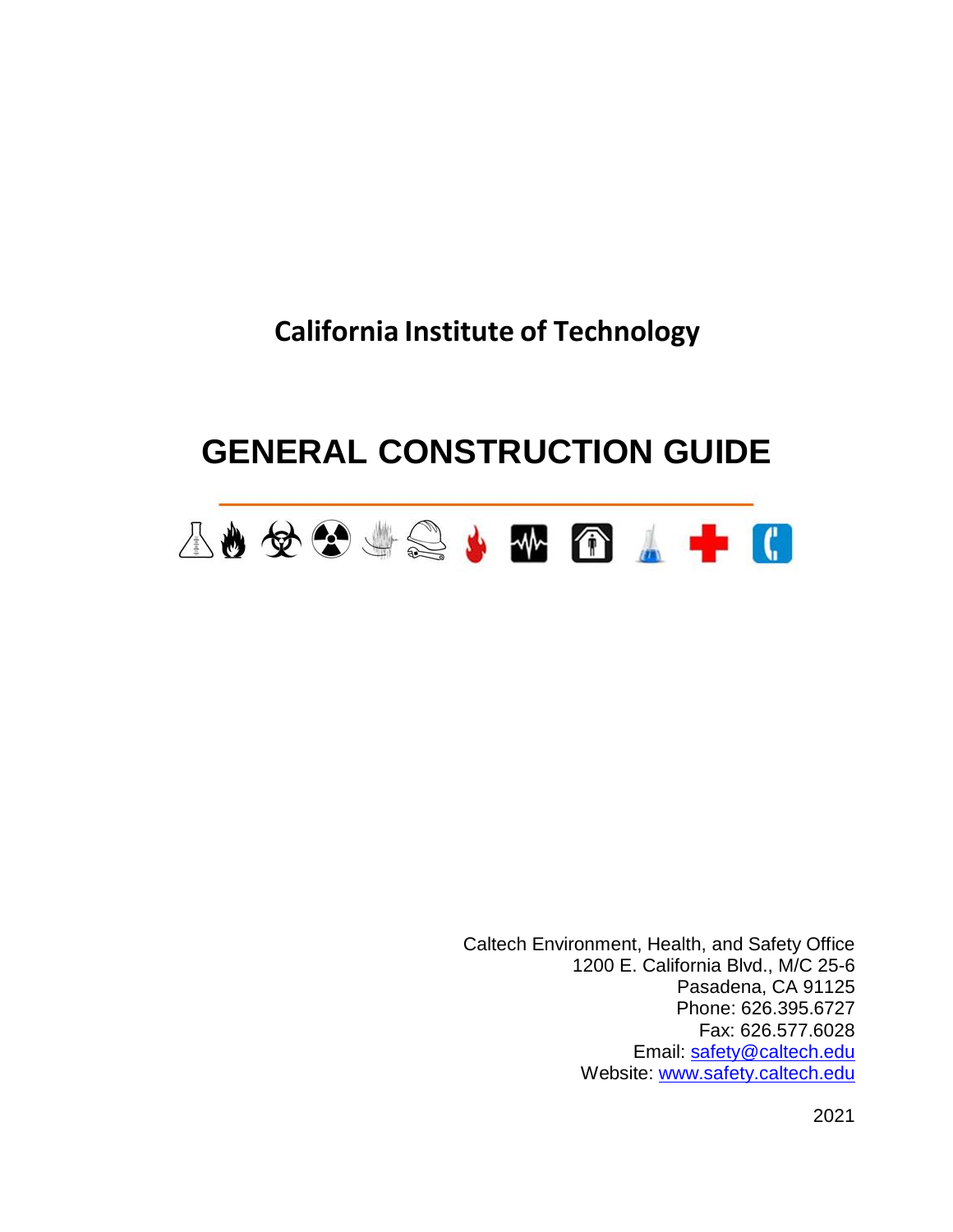- THIS PAGE INTENTIONALLY BLANK -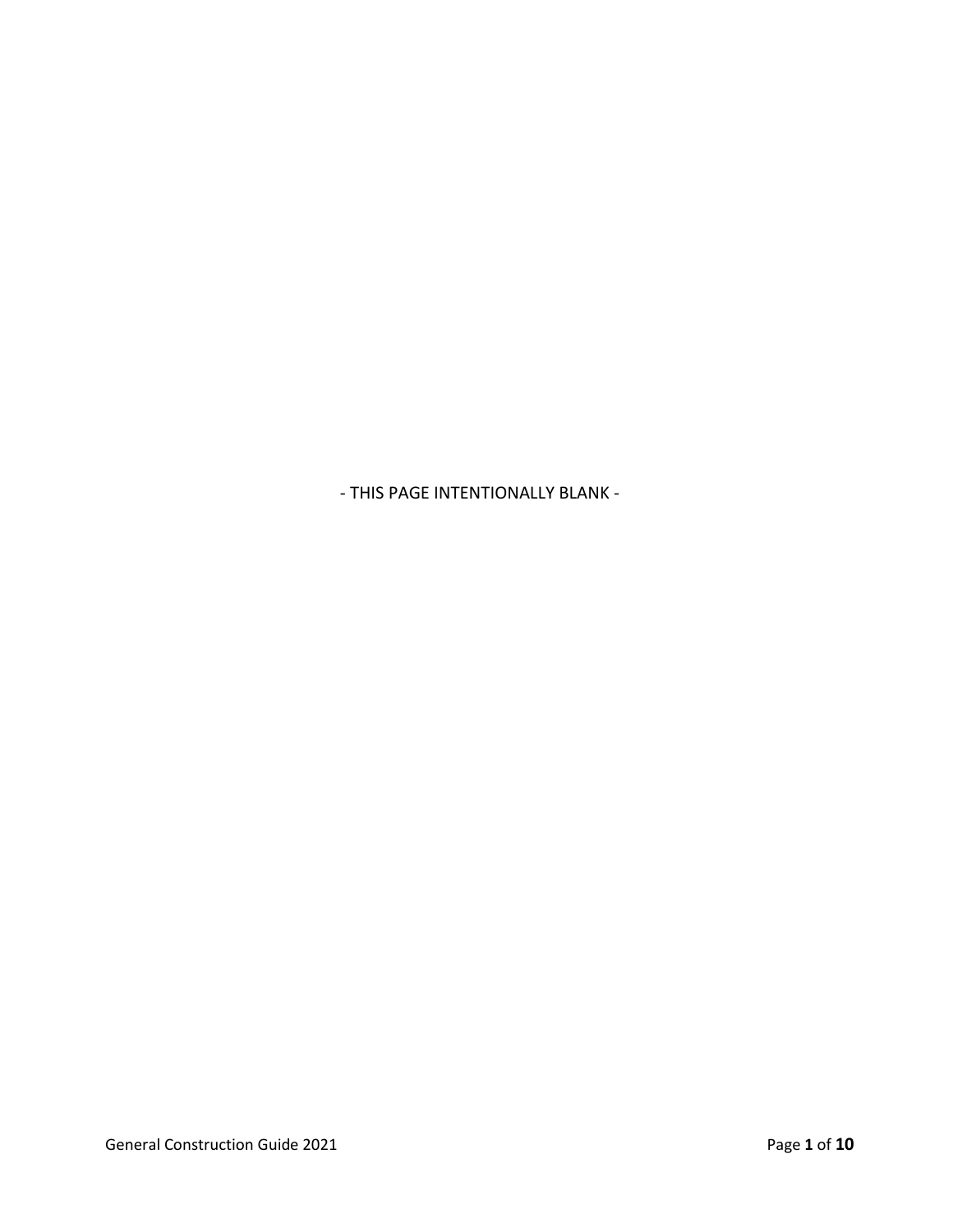# **TABLE OF CONTENTS**

| APPENDIX A: Contractors Responsibility for Safe Performance 5 |
|---------------------------------------------------------------|
|                                                               |
|                                                               |
|                                                               |
|                                                               |
|                                                               |
|                                                               |
|                                                               |
|                                                               |
|                                                               |
|                                                               |
| CALTECH APPROVED HAZARDOUS WASTE DISPOSAL SITES  8            |
|                                                               |
|                                                               |
|                                                               |
|                                                               |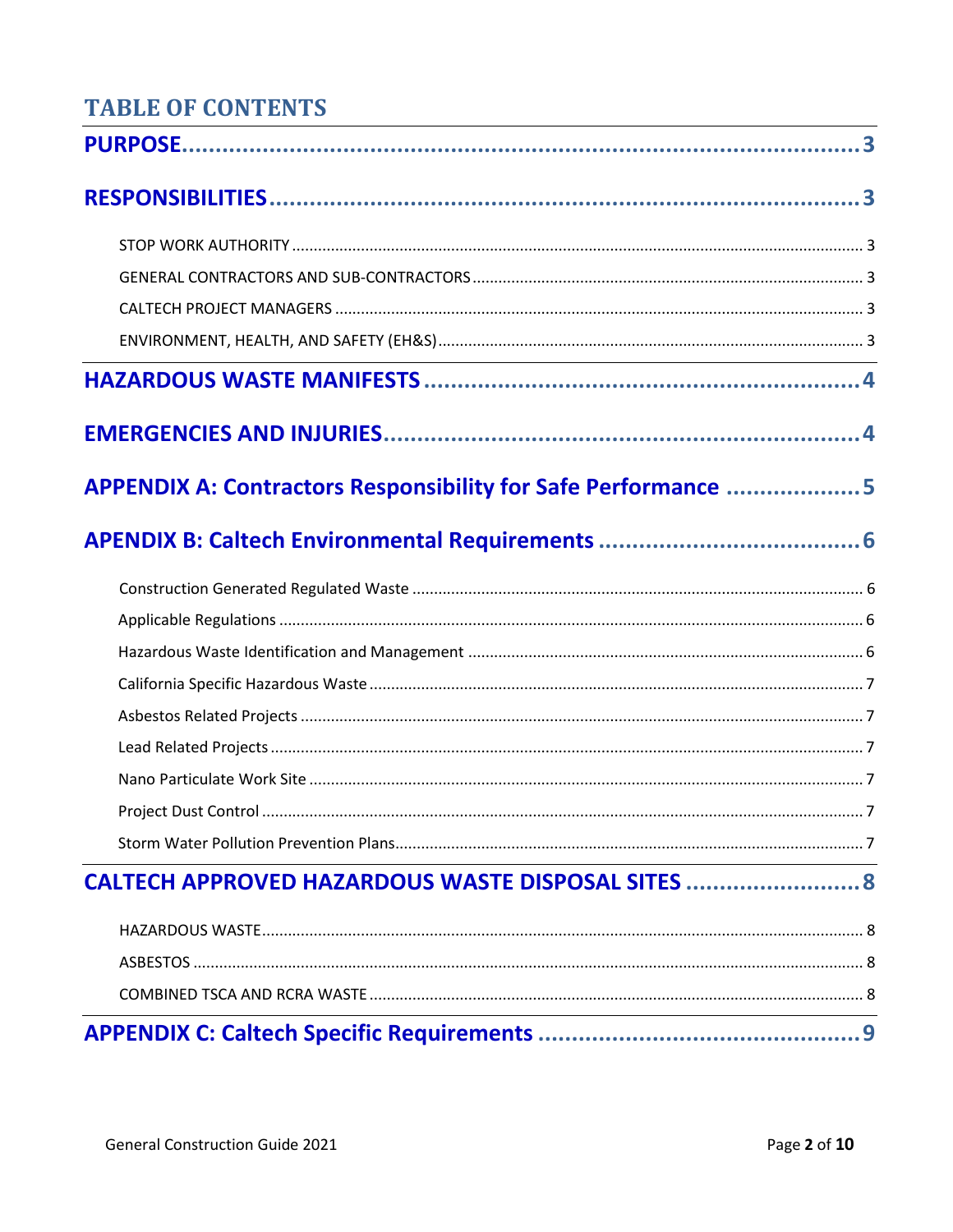# <span id="page-3-0"></span>**PURPOSE**

The California Institute of Technology (Caltech) is committed to complying with all applicable laws and regulations concerning construction activities on campus. The purpose of the Caltech General Construction Guide is to reduce incidents that may cause personal injury, property damage, and/or liability losses due to construction work of Caltech-owned buildings and facilities.

# <span id="page-3-1"></span>**RESPONSIBILITIES**

## <span id="page-3-2"></span>**STOP WORK AUTHORITY**

All identified parties have the authority to stop work when a perceived imminent hazard is detected.

#### <span id="page-3-3"></span>**GENERAL CONTRACTORS AND SUB-CONTRACTORS**

- Have on-site and implement a site-specific Safety Plan/Code of Safe Practices and written IIPP for each site/job prior to commencing work, see [Cal/OSHA Pocket Guide for the Construction Industry.](https://www.dir.ca.gov/dosh/dosh_publications/ConstGuideOnline.pdf)
- Establish the necessary safety precautions needed to perform work without endangering Caltech personnel and/or property.
- Follow Caltech's Contractors Responsibility for Safe Performance [\(Appendix A\)](#page-5-0) and the General Work Requirements as outlined in th[e Cal OSHA Pocket Guide for the Construction Industry.](https://www.dir.ca.gov/dosh/dosh_publications/ConstGuideOnline.pdf) Note: This extends to Contractor employees and Sub-Contractor employees.
- Adhere to the condition that any contract or sub-contract issued must contain a requirement for all Contractors to utilize the most updated regulatory requirements governing the type of work being performed.

## **Campus Building Inspector**

- Attend pre-construction meetings where necessary.
- Discuss Caltech's inspection parameters.
- Evaluate plans and specifications to ensure conformance with Caltech Design Guidelines & California Building Code.
- Conduct QC/QA inspections to inspect standards of building structures and materials.
- Issue correction notice where structures and materials do not comply with Caltech's Design Guidelines or project documents.
- Attend close-out meetings of construction projects.
- Review specific construction projects that require competent person(s) for high risk activities.

## <span id="page-3-4"></span>**CALTECH PROJECT MANAGERS**

- Prior to the commencement of work, ensure that Contractors have a site-specific Safety Plan/Code of Safe Practices, an IIPP, and employee training records.
- Set-up a pre-construction meeting between the General Contractor and EHS with him/her present.
- **Ensure that required documentation listed in [Appendix A](#page-5-0) is readily available for regulatory review.**

## <span id="page-3-5"></span>**ENVIRONMENT, HEALTH, AND SAFETY (EH&S)**

- Meet with the general contractor at the start of each project at the pre-construction meeting.
- **Present Caltech site-specific safety policies and jobsite requirements. Se[e Appendix A.](#page-5-0)**
- Provide the Caltech Project Manager technical assistance and subject matter expertise as needed.
- Assist Campus Construction Inspector with on-site audits.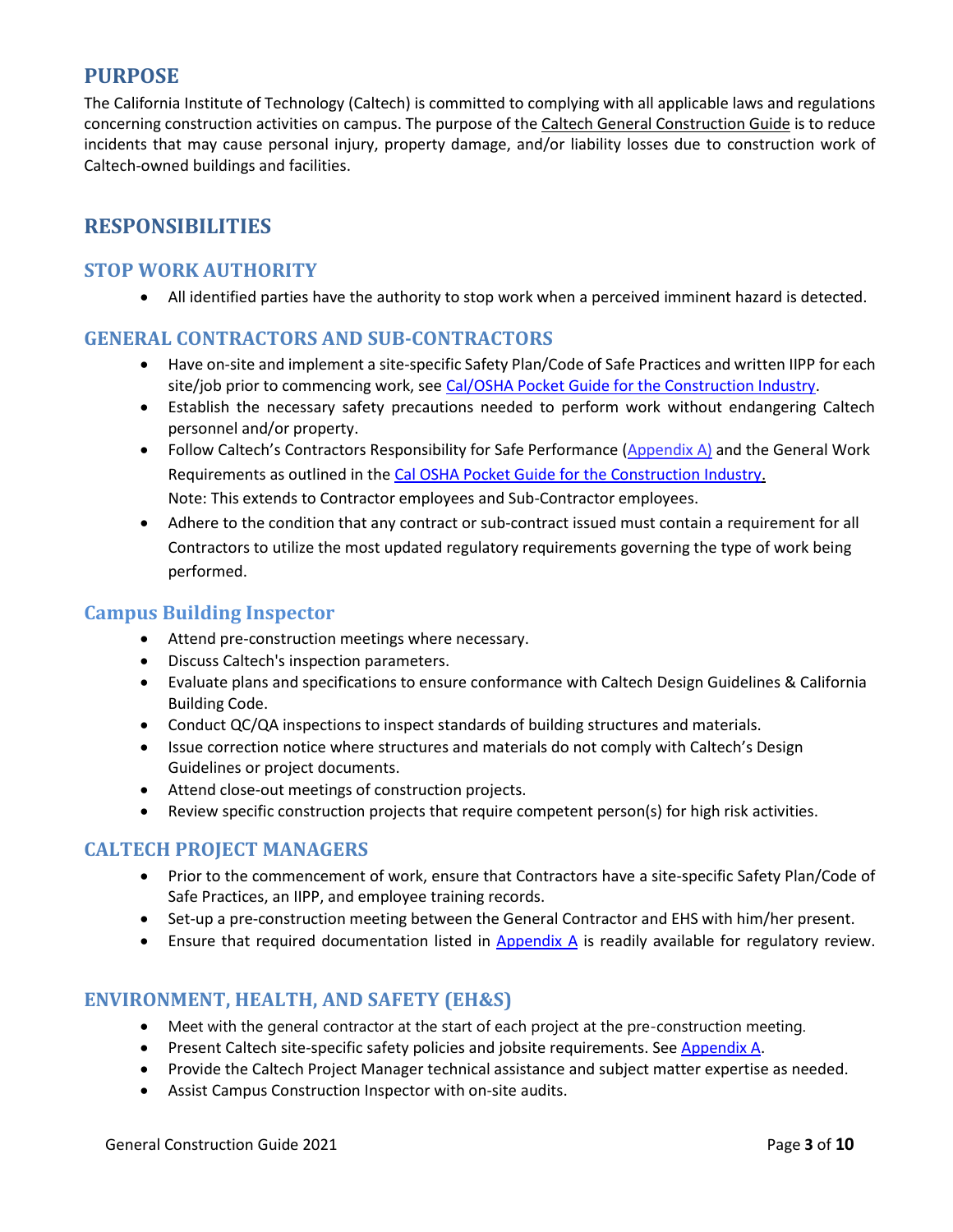# <span id="page-4-0"></span>**HAZARDOUS WASTE MANIFESTS**

A Caltech [EHS representative](http://safety.caltech.edu/root-pages/hazardous-waste-manifests) trained in DOT regulations and Hazardous Waste Manifests must review and sign any Hazardous Waste Manifests prior to the removal of any hazardous waste from a job site. Manifest review is to be scheduled in advance to ensure availability of the appropriate EHS representative.

## <span id="page-4-1"></span>**EMERGENCIES AND INJURIES**

Emergencies and/or injuries requiring medical attention that occur on a construction site must be immediately reported to Campus Security at Caltech extension 5000 (Caltech landline phones) or by calling (626) 395-5000. The process for reporting incidents and injuries are outline in the following link[: http://safety.caltech.edu/incident-and](http://safety.caltech.edu/incident-and-injury-reporting)[injury-reporting.](http://safety.caltech.edu/incident-and-injury-reporting)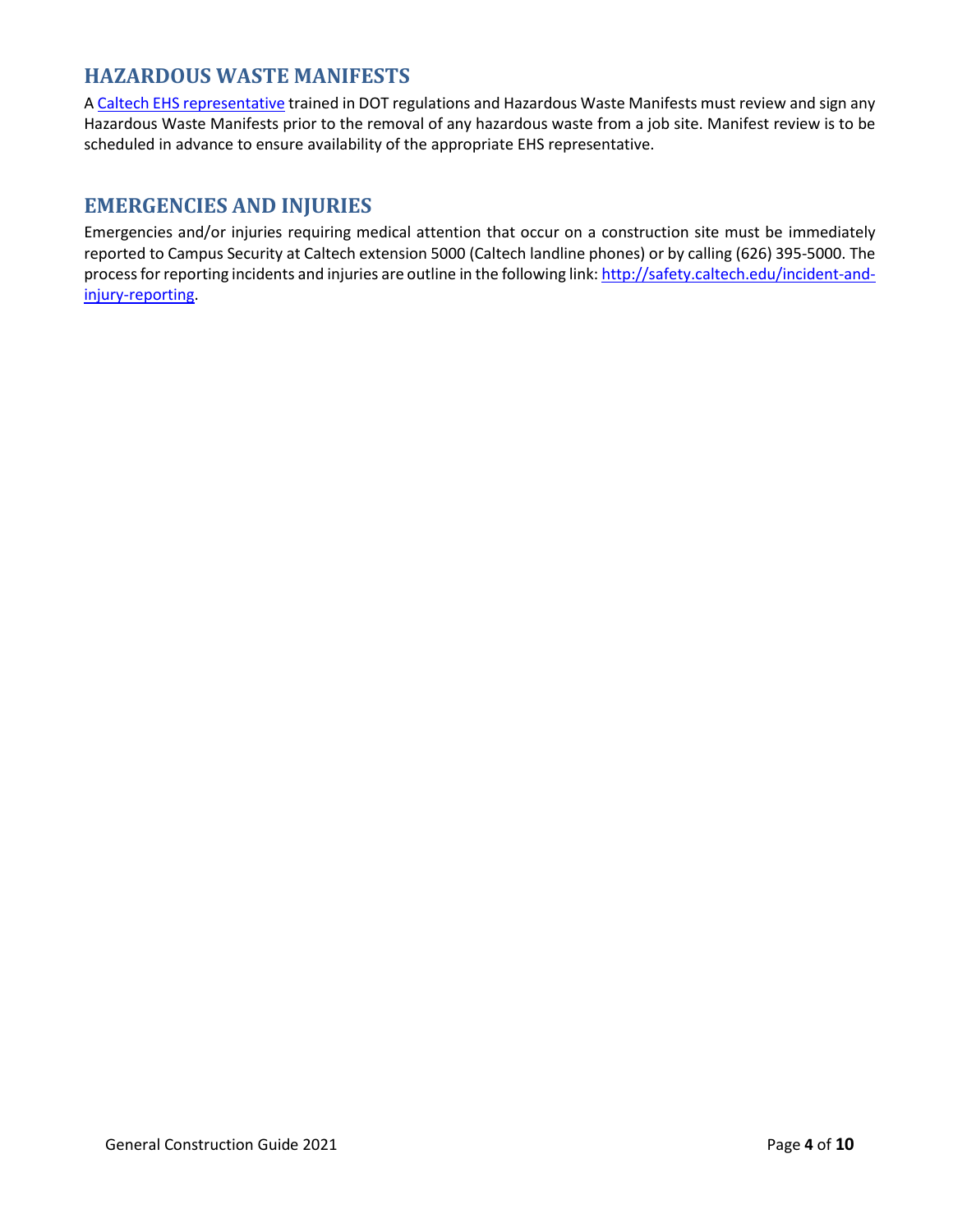# <span id="page-5-0"></span>**APPENDIX A: Contractors Responsibility for Safe Performance**

Construction employers must comply with Cal/OSHA regulations outlined in California Code of Regulations, Title 8, Chapter 4: Subchapter 4 (Construction [Safety Orders\)](https://www.dir.ca.gov/Title8/sub4.html).

The Information below summarizes the core requirements of Cal/OSHA construction safety orders.

- 1. General Contractors are required to have the following documents on site. [Construction Guide for Employers \(ca.gov\)](https://www.dir.ca.gov/dosh/Construction-guide-summary.html)
	- a. Injury and Illness Prevention Program (IIPP)
	- b. All Cal/OSHA Required Permits and Certifications
	- c. Heat Illness Prevention Program
	- d. Fall Protection Plan (if applicable)
	- e. Safety Data Sheets (SDS)
- 2. On Site Hazard Warning and Postings
	- a. Cal/OSHA Poster
	- b. Code of Safe Practices
	- c. Emergency Phone Numbers
	- d. Hazard Warning Signs
	- e. Operating Rules for Forklifts (if applicable)
- 3. Written Safety Programs (if applicable, must comply with Caltech-specific programs)
	- a. [Respiratory Protection Program, for work sites where respirators are used](http://www.safety.caltech.edu/documents/14115/Respiratory_Protection_Program.pdf)
	- b. [Lock-Out Tag-Out \(LOTO\) Program](http://www.safety.caltech.edu/documents/14113/Lockout_Tagout.pdf)
	- c. [Hot Work Permit](http://www.safety.caltech.edu/documents/14120/Hot_Work_Permit_Program.pdf)
	- d. [Confined Space Program](http://www.safety.caltech.edu/documents/13969/Confined_Space_Program.pdf)
- 4. Tailgate Documentation
	- a. Primary Contractor
	- b. Sub-Contractor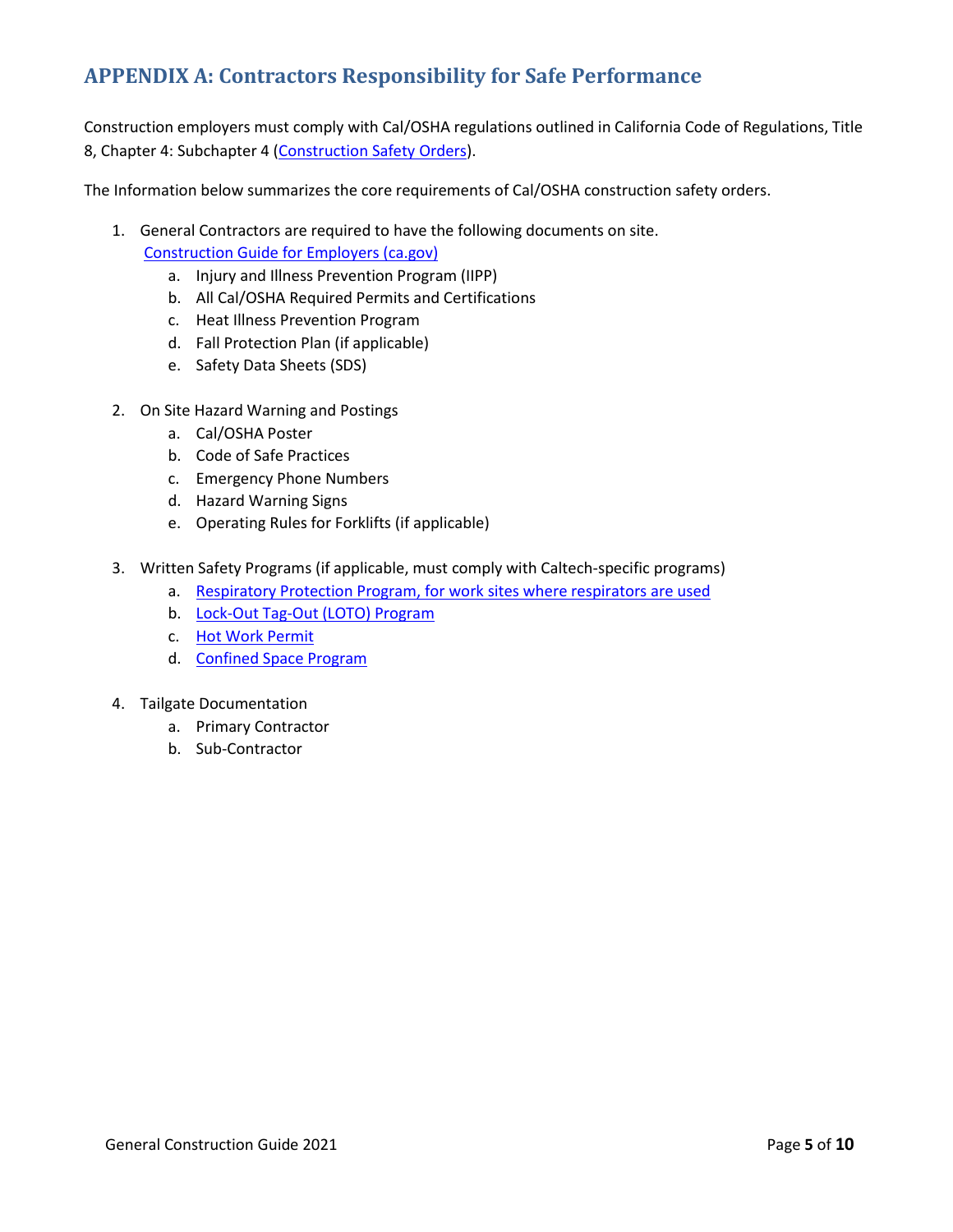# <span id="page-6-0"></span>**APENDIX B: Caltech Environmental Requirements**

Contractors and Sub-Contractors are required to comply with Caltech's *[Hazardous Waste Management Program](http://www.safety.caltech.edu/documents/16478/Hazardous_Waste_Management_Guide.pdf)* for all projects that take place within Caltech property. This appendix references applicable parts of the Hazardous Waste Management Program that relates to construction projects. This appendix is to serve as a general guide. Please contact th[e Environmental, Health,](mailto:safety@caltech.edu) and Safety Office for specific project inquiries.

# <span id="page-6-1"></span>**Construction Generated Regulated Waste**

#### <span id="page-6-2"></span>**Applicable Regulations**

- Federal Hazardous Waste Title 40 –Subpart 261 (Identification and Listing of Hazardous Waste) o [Electronic Code of Federal Regulations \(eCFR\).](https://www.ecfr.gov/cgi-bin/text-idx?node=sp40.28.261.c)
- Federal RCRA laws requiring generators of hazardous waste comply with EPA requirements under o Title [40 of the Code of Federal Regulations, Part 262.](https://www.ecfr.gov/cgi-bin/text-idx?tpl=/ecfrbrowse/Title40/40cfr262_main_02.tpl)
- [Toxic Substances Control Act](https://www.ecfr.gov/cgi-bin/text-idx?node=pt40.33.711&rgn=div5) (TSCA). Federal law also enacted a special set of laws regarding substances that had long term effects on both human and environmental health. TSCA requires that we properly identify sources of:
	- o Poly Chlorinated Biphenyls (PCBs)
	- o Asbestos
	- o Lead
	- o Radon
- The State of California has enacted additional laws that further regulate hazardous wastes beyond the Federal requirements.
	- o California Hazardous Waste
		- [Title 22, Division 4.5](https://dtsc.ca.gov/dtsc-laws-regulations/title22/) Environmental Health Standards for the Management of Hazardous Waste
	- o California Universal Waste Rule (E-waste)
		- **[Title 22, Division 4.5, Chapter 23, and § 66273.1](https://govt.westlaw.com/calregs/Document/I05F7EA0CB17142D68DE9FB8C9D4E55F2?viewType=FullText&originationContext=documenttoc&transitionType=CategoryPageItem&contextData=(sc.Default))**

#### <span id="page-6-3"></span>**Hazardous Waste Identification and Management**

Waste generated during the various phases of construction must be identified and disposed of through the appropriate channels as described by the [Resource Conservation and Recovery Act](https://www.ecfr.gov/cgi-bin/text-idx?tpl=/ecfrbrowse/Title40/40cfr262_main_02.tpl) (RCRA). RCRA regulations were developed by the Environmental Protection Agency (EPA) to function as a standard framework for the management of hazardous and non-hazardous solid waste.

Construction related waste is determined to be hazardous if it is specifically listed as a known hazardous waste by the Environmental Protection Agency (EPA), as described in [40 CFR 261.](https://www.ecfr.gov/cgi-bin/text-idx?node=pt40.28.261&rgn=div5) Waste material(s) that are not specifically listed by the EPA may still be considered hazardous waste if it exhibits specific characteristics such as: Ignitability, Corrosivity, Reactivity, and Toxicity. Follow the provided link for a more detailed explanation of specific waste characteristics [40 CFR 261.20.](https://www.ecfr.gov/cgi-bin/text-idx?node=sp40.28.261.c/)

Contractors are required to use onl[y Caltech Approved Hazardous Waste Disposal Sites.](#page-8-0)

In addition to the RCRA, Federal law also enacted a special set of laws regarding substances that had long term effects on both human and environmental health. These laws are described under th[e Toxic Substances Control](https://www.ecfr.gov/cgi-bin/text-idx?node=pt40.33.711&rgn=div5)  [Act](https://www.ecfr.gov/cgi-bin/text-idx?node=pt40.33.711&rgn=div5) (TSCA). TSCA is applicable to construction related projects due to the type of waste material that might be removed as part of renovations or demolitions:

- Poly Chlorinated Biphenyls (PCBs) common in older light fixture ballasts and electrical transformers
- Asbestos found in construction building material and insulation prior to the EPA phase out in 1989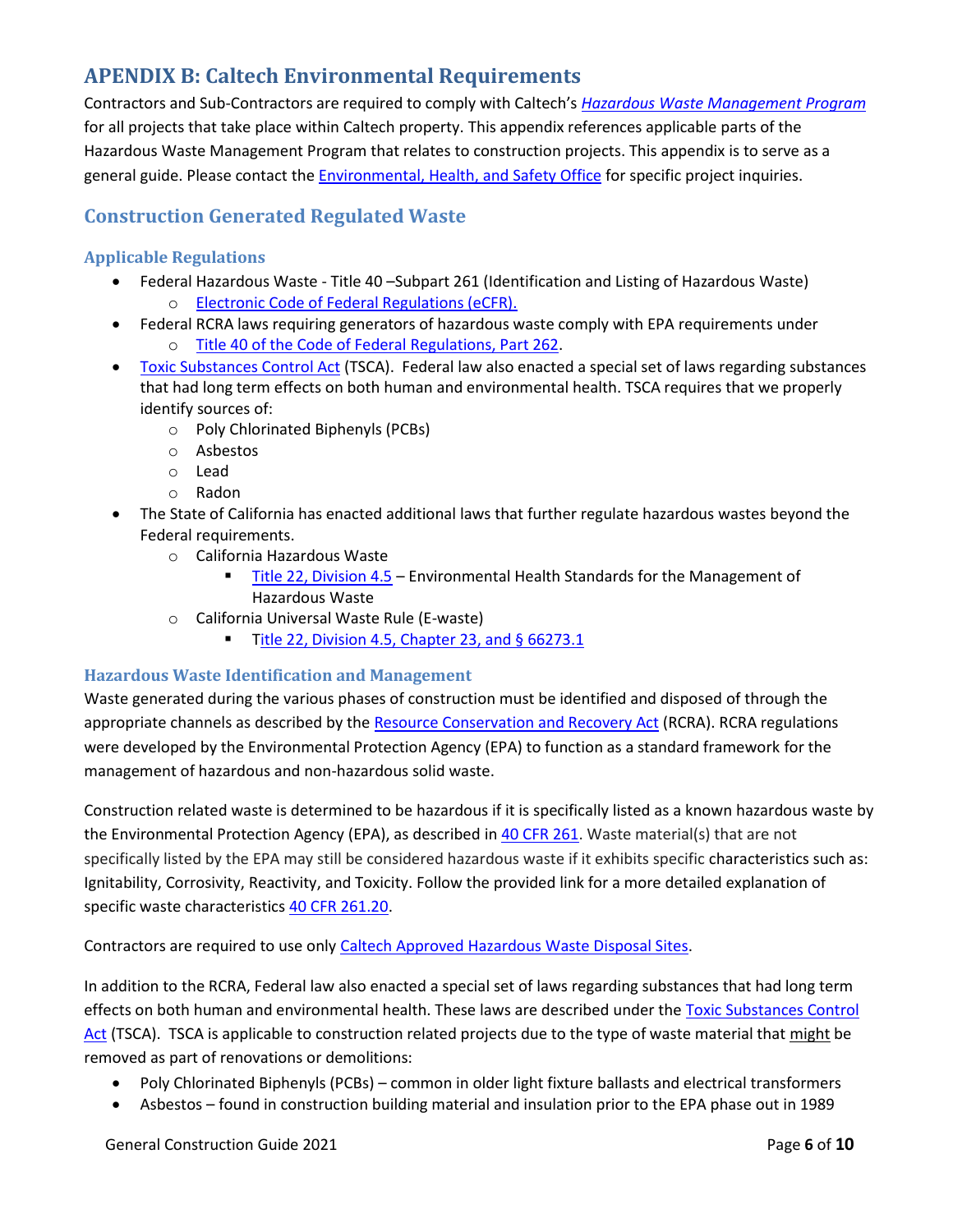- Lead commonly found in older paint, ceramics, and pipe/pipe welding materials.
	- $\circ$  NOTE: Any contract or sub-contract issued must contain a requirement for all Contractors to utilize the most updated regulatory requirements as these regulations do change based on the latest EPA assessments.

#### <span id="page-7-0"></span>**California Specific Hazardous Waste**

The State of California has enacted additional laws that further regulate hazardous waste beyond the Federal requirements [CCR Division 4.5.](https://dtsc.ca.gov/dtsc-laws-regulations/title22/) Wastes such as used motor oil or those materials which cause widespread aquatic environmental damage are treated as hazardous waste for State purposes.

Disposal of Electronic waste (E-waste) is also regulated in the State of California[, 22 CCR 66273.1.](https://govt.westlaw.com/calregs/Document/I05F7EA0CB17142D68DE9FB8C9D4E55F2?viewType=FullText&originationContext=documenttoc&transitionType=CategoryPageItem&contextData=(sc.Default)) E-waste is often generated as part of renovation projects. E-waste should not be disposed as general waste and instead directed to specialized vendors who can manage the waste with accordance to state regulations. Commonly generated construction E-waste includes: light fixtures, light bulbs, ballasts, and associated switches.

#### <span id="page-7-1"></span>**Asbestos Related Projects**

- The EHS Office can assist Project Managers in determining whether asbestos-containing materials (ACMs) are present before the removal of any building or insulation materials.
	- a. A Certified Asbestos Consultant (CAC) must be appointed for projects relating to Class I or Class II abatement projects [Title 8 Section 1529.](https://www.dir.ca.gov/title8/1529.html)
	- b. Provide sample analytics report to the EHS Office to ensure proper management of any possible ACM related to D&C projects.
	- c. Notify and provide the EHS Office with documentation relating to the submission filing of SCAQMD [Rule 1403 Procedure 5 plans.](https://www.aqmd.gov/docs/default-source/compliance/Asbestos-Demolition-/procedure5_guidelineDC2E0081F4B7.doc)

#### <span id="page-7-2"></span>**Lead Related Projects**

- The EHS Office can assist Project Managers in determining whether lead is present before its removal.
	- a. A lead inspector/assessor certified by the California Department of Public Health (CDPH) must be used to perform lead inspections, collect samples, and interpret laboratory analytical results.
	- b. Only CDPH-certified lead supervisors and workers may be used for removal of any lead-containing materials (LCMs).

#### <span id="page-7-3"></span>**Nano Particulate Work Site**

- The EHS Office can assist Project Managers in determining whether Nano particles are present before the start of construction related work.
	- a. Laboratory space that actively used carbon Nano particulates are to be assessed prior to start of work.

#### <span id="page-7-4"></span>**Project Dust Control**

 A [Dust Control Plan](https://www.google.com/url?sa=t&rct=j&q=&esrc=s&source=web&cd=&cad=rja&uact=8&ved=2ahUKEwiciK-1tNvwAhWWhJ4KHSgACEMQFnoECAkQAA&url=https%3A%2F%2Fwww.aqmd.gov%2Fhome%2Frules-compliance%2Fcompliance%2Frule-403-dust-control-information&usg=AOvVaw0wEfpktbLpq354JYLj5WC8) shall be provided to the Project Manager prior to work start and adhered to by the Contractor. Additionally, Contractors must submit a Dust Control Plan to the South Coast Air Quality Management District (SCAQMD) for large-scale operations prior to work start. "Large scale" is defined as earth moving throughput volume of 5,000 cubic yards or more of material three (3) or more times during a 365-day time period.

#### <span id="page-7-5"></span>**Storm Water Pollution Prevention Plans**

• A [Storm Water Pollution Prevention Plan](https://www.waterboards.ca.gov/water_issues/programs/stormwater/) shall be provided to the Project Manager prior to work start and adhered to by the Contractor. If more than one acre of land is disturbed, the Contractor must submit a Storm Water Pollution Prevention Plan to the California State Water Resources Control Board (SWRCB).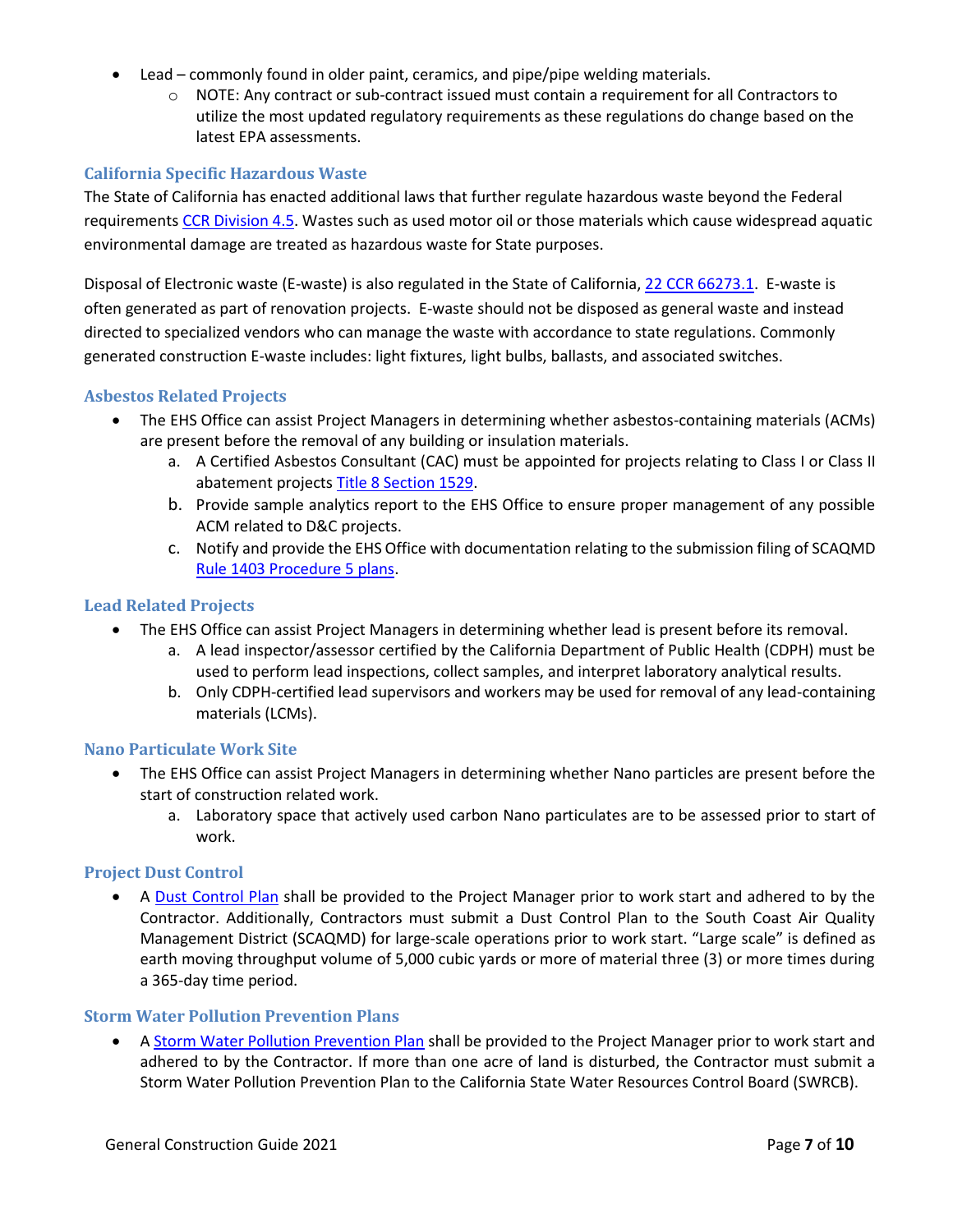# **CALTECH APPROVED HAZARDOUS WASTE DISPOSAL SITES**

#### <span id="page-8-1"></span><span id="page-8-0"></span>**HAZARDOUS WASTE**

CLEAN HARBORS Buttonwillow Facility 2500 Lokern Road, McKittrick, CA 93251 661-762-6200

> Wilmington Facility 1737 Denni Street, Wilmington, CA 90744 310-835-9998

VEOLIA ENVIRONMENTAL SERVICES 107 S. Motor Avenue Azusa, CA 91702 626-334-5117

## CROSBY & OVERTON 1610 W. 17<sup>TH</sup> Street Long Beach, CA 90813 562-432-5445

STERICYCLE ENGLEWOOD 425 Isis Avenue Inglewood, CA 90301 323-776-6233

#### <span id="page-8-2"></span>**ASBESTOS**

WASTE MANAGEMENT AZUSA 1211 W. Gladstone Street Azusa, CA 91702 626-334-0719

## <span id="page-8-3"></span>**COMBINED TSCA AND RCRA WASTE**

WASTE MANAGEMENT KETTLEMAN 35251 Skyline Road Kettleman City, CA 93239 559-386-9711

REVISED 05/04/2021

#### FOR MORE INFORMATION, PLEASE CONTACT THE CALTECH EHS OFFICE

[safety@caltech.edu](mailto:safety@caltech.edu) or 626-395-6727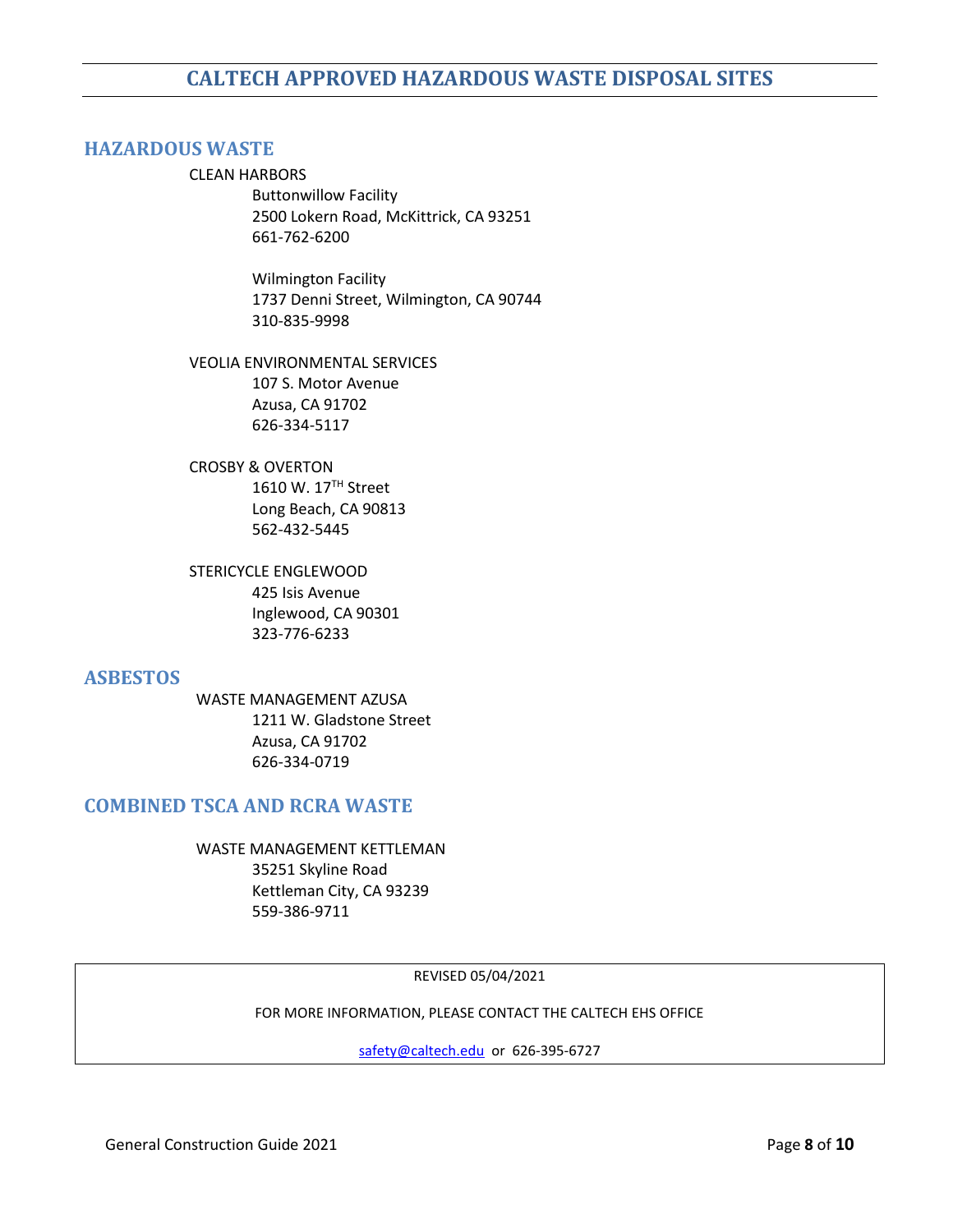# <span id="page-9-0"></span>**APPENDIX C: Caltech Specific Requirements**

Contractors are responsible for adhering to the following rules while engaged in activities on Caltech property. Violations of Caltech safety rules and/or applicable federal, state, or local (municipal) ordinances may result in a temporary job shut down. Note: This extends to Contractor employees and Sub-Contractor employees.

- a) Caltech has a [Hot Work Permit Program](https://www.safety.caltech.edu/documents/14120/Hot_Work_Permit_Program.pdf) in place that is to be adhered to, including staging of appropriate fire safety equipment. Any procedures that produce sparks and/or heat require a Caltech Hot Work Permit to be issued by the Project Manager, Caltech Building Inspector, or an alternate individual designated by the Caltech Design and Construction Department Senior Director prior to work start. All contractors shall follow Caltech's standard division one document in conjunction with the guidance below.
- b) Shutting off fire sprinkler valves, smoke or heat detectors, and/or fire alarm systems is forbidden without prior notification and written authorization by responsible Design and Construction Project Manager.
- c) Not properly covering the above should be noted
- d) Contractors shall consult with the Project Manager before working on or around high-voltage electrical lines or substations.
- e) Contractor employees shall not operate any Caltech equipment or tools unless the employee has been authorized to do so in writing by Caltech.
- f) Contractors will be responsible for following proper Caltech procedures in the event of an injury, fire, or other emergency on the job.
	- a. In case of emergency call extension 5000 from any campus landline. If using a mobile phone, call (626) 395- 5000.
	- b. Immediately alert the Design and Construction Project Manager/Site Supervisor in case of any incidents or injury.
- g) Contractors must ensure that Zero VOC and No Odor Paints are used on any campus projects.
- h) Disposal of non-hazardous construction debris must comply with the City of Pasadena Municipal Code, Chapter 8.62, Ordinance No. 6917 "[Construction & Recycling Ordinance](https://library.municode.com/ca/pasadena/codes/code_of_ordinances?nodeId=TIT8HESA_CH8.62WAMAPLCECODEPRWIPA_8.62.040WAMAPLRE)."
- i) All vehicles must be kept under the control of the Contractor at all times when on Caltech property.
- j) Contractors who furnish their own industrial carts must follow Caltech's Rules of the Road and adhere to access routes identified on the Cart Access Map:

#### **RULES OF THE ROAD**

• Speed LIMIT 5 mph

**MPI** 

- 
- Pedestrians and bicycles have the right of way • Don't honk unless necessary to avoid an accident
- Do not travel along Olive Walk & San Pasqual Walk between the
- hours of 11:30 a. m. 1:30 p.m. Monday Friday. • Do not drive on the grass or off paved paths
- Do not travel on the city streets, except in a designated cross walk

#### **PARKING**

- Do not block building entrances
- Do not park in locations shown on map:
- Park in designated "cart parking" spaces whenever possible
- Do not leave keys in an unattended parked cart

#### IN CASE OF ACCIDENT

- Notify your supervisor immediately ٠
- Inspect both the cart and object that was struck for damage
- Notify Security immediately at ext. 5000